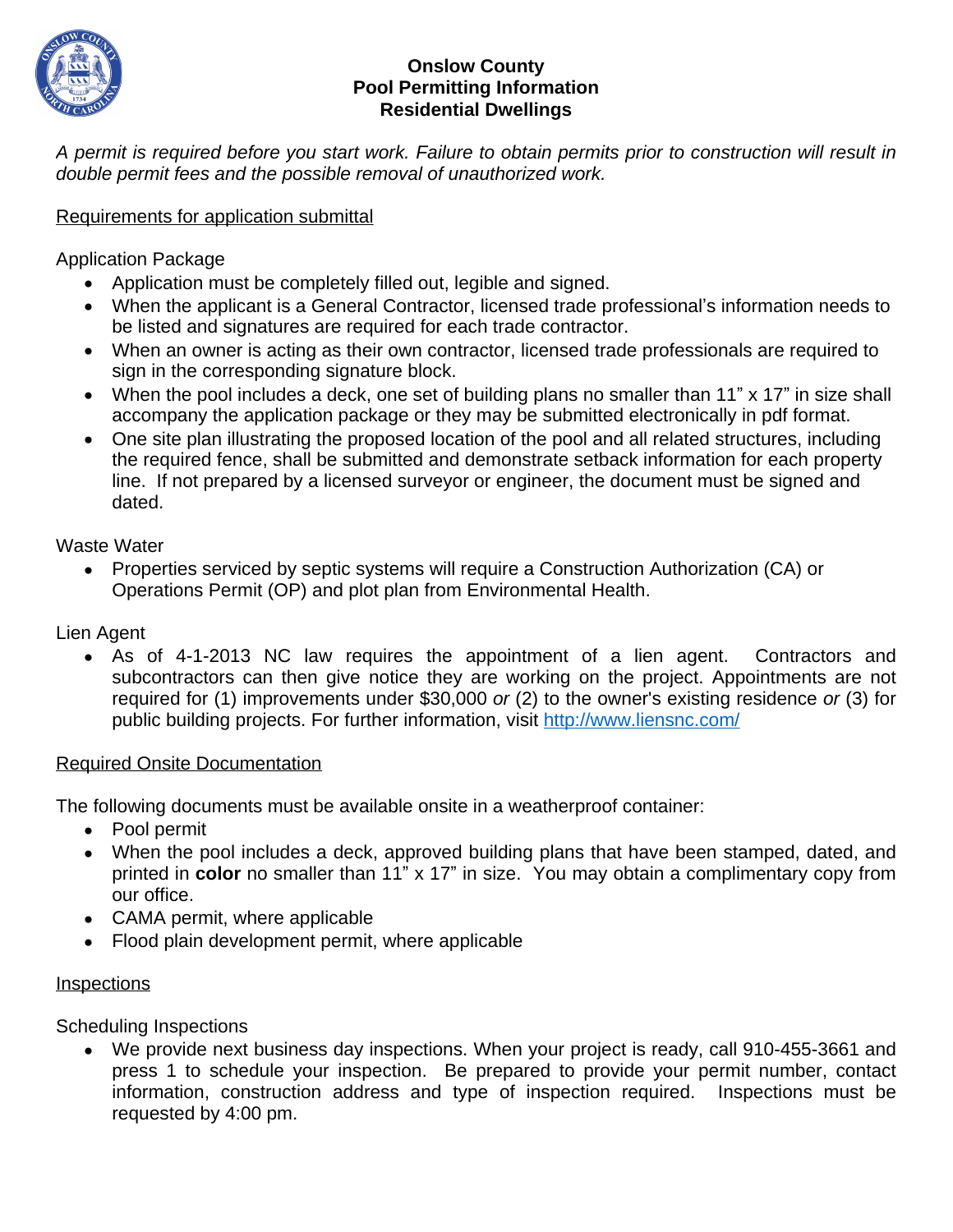Re-inspections

- Each trade has a one-time re-inspection credit. Subsequent re-inspections will cost \$50.00 per site visit.
- Inspections that are not ready will fail and will be assessed the \$50.00 re-inspection fee.
- All re-inspection fees must be paid prior to rescheduling further inspections.

## Permit Revisions

- Any changes to approved documents requires re-submittal. An updated permit may be printed and may replace any previously issued permits.
- A significant change in plans prior to construction may require that the original permit be voided and a new permit issued. The original fees paid may be transferred to cover the new permit. A significant change is determined by the Residential Code Enforcement Administrator and may result in additional processing time.
- A revised site plan is required when there are any changes to the building footprint.

# **Consultations**

• Inspectors are available for questions and guidance; however, they are legally unable to design, draw or engineer your project.

# Closeout Steps & Final Inspections

- A Certificate of Compliance will be issued after all required inspections have passed including the verification of required fencing.
- All records may be accessed online by visiting: <https://energovcitizenaccess.tylertech.com/OnslowCountyNC/SelfService#/home>

Be aware permitting documents are public information and viewable online.